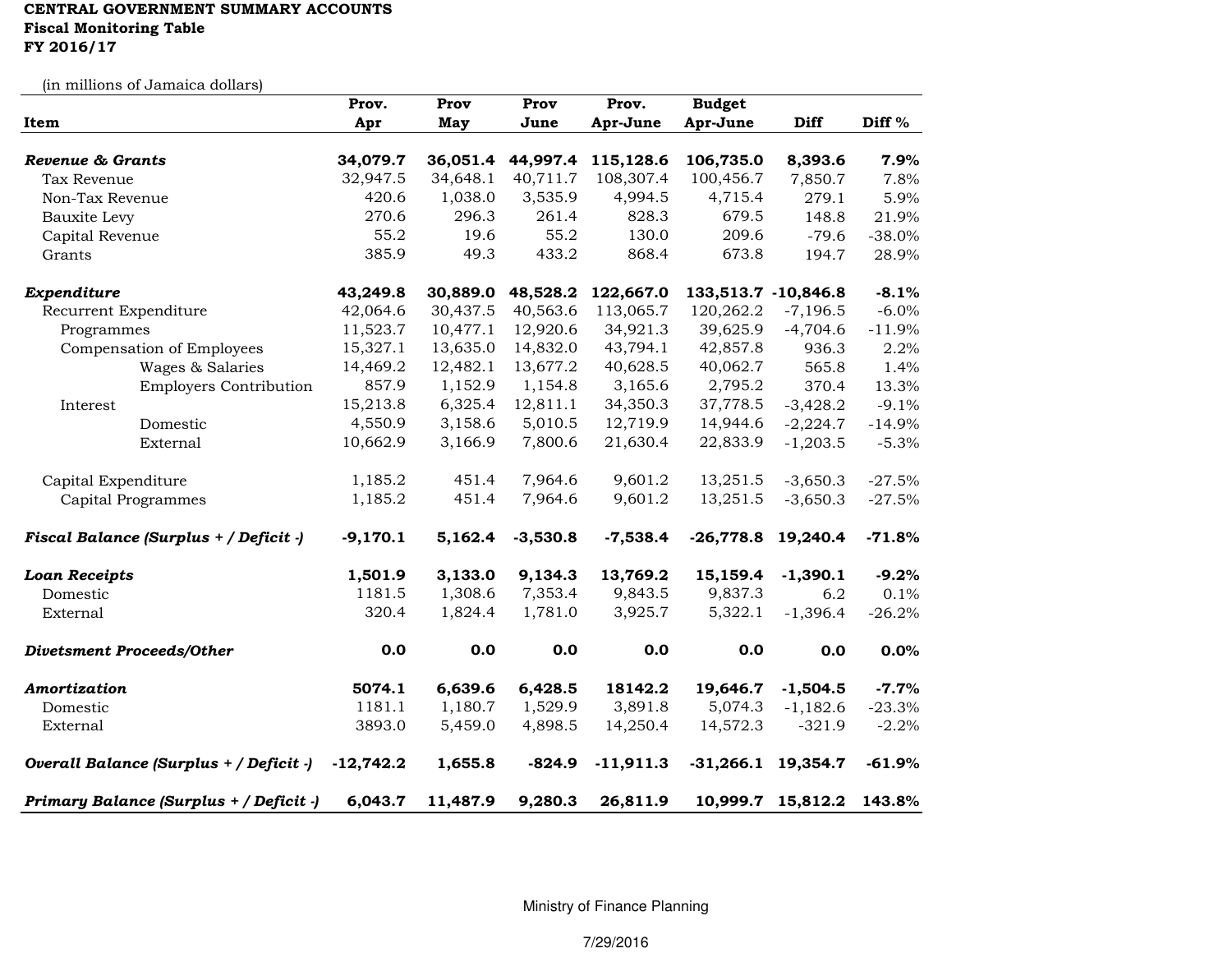## DETAILS OF REVENUE FY 2016/17

| (in millions of Jamaica dollars) | Prov.    | Prov     | Prov              | Prov.                       | <b>Budget</b> |          |                   |
|----------------------------------|----------|----------|-------------------|-----------------------------|---------------|----------|-------------------|
| Item                             | Apr      | May      | June              | Apr-June                    | Apr-June      | Diff     | Diff <sup>%</sup> |
| <b>Revenue &amp; Grants</b>      | 34,079.7 |          |                   | 36,051.4 44,997.4 115,128.6 | 106,735.0     | 8,393.6  | 7.9%              |
| Tax Revenue                      | 32,947.5 |          | 34,648.1 40,711.7 | 108,307.4                   | 100,456.7     | 7,850.7  | 7.8%              |
| Income and profits               | 7,462.3  | 8,314.2  | 14,154.7          | 29,931.2                    | 27,910.0      | 2,021.3  | 7.2%              |
| Bauxite/alumina                  | 0.0      | 0.0      | 0.0               | 0.0                         | 0.0           | 0.0      | 0.0%              |
| Other companies                  | 936.261  | 524.8    | 6948.6            | 8,409.7                     | 6751.0        | 1,658.7  | 24.6%             |
| <b>PAYE</b>                      | 6,170.4  | 6542.0   | 6279.6            | 18,992.1                    | 18535.4       | 456.7    | 2.5%              |
| Tax on dividend                  | 95.4     | 27.4     | 246.4             | 369.2                       | 208.5         | 160.7    | 77.1%             |
| Other individuals                | 215.4    | 321.9    | 367.0             | 904.3                       | 762.8         | 141.4    | 18.5%             |
| Tax on interest                  | 44.8     | 898.1    | 313.1             | 1,256.0                     | 1652.3        | $-396.3$ | $-24.0%$          |
| Production and consumption       | 13,136.2 | 12,621.5 | 12,018.9          | 37,776.6                    | 34,011.3      | 3,765.4  | 11.1%             |
| <b>MBT</b>                       | 17.5     | 17.1     | 186.8             | 221.4                       | 204.1         | 17.3     | 8.5%              |
| <b>SCT</b>                       | 2,260.7  | 677.3    | 1,271.3           | 4,209.3                     | 4,042.1       | 167.1    | 4.1%              |
| Environmental Levy               | 57.136   | 16.6     | 1.3               | 75.0                        | 119.1         | $-44.1$  | $-37.0%$          |
| Motor vehicle licenses           | 252.162  | 258.7    | 262.7             | 773.6                       | 731.4         | 42.2     | 5.8%              |
| Other licenses                   | 53.057   | 41.5     | 36.2              | 130.8                       | 125.8         | 5.1      | 4.0%              |
| Betting, gaming and lottery      | 232.9    | 230.0    | 252.9             | 715.9                       | 749.3         | $-33.4$  | $-4.5%$           |
| <b>Accomodation Tax</b>          | 211.6    | 202.8    | 191.7             | 606.1                       | 545.8         | 60.3     | 11.1%             |
| Education tax                    | 1,893.5  | 1,922.0  | 1,883.6           | 5,699.1                     | 5,399.3       | 299.8    | 5.6%              |
| Telephone Call Tax               | 442.7    | 399.9    | 360.4             | 1,203.1                     | 1,077.2       | 125.9    | 11.7%             |
| Contractors levy                 | 118.5    | 106.7    | 68.1              | 293.3                       | 227.6         | 65.7     | 28.9%             |
| GCT (Local)                      | 6,351.4  | 7,033.6  | 6,493.8           | 19,878.8                    | 17,499.4      | 2,379.4  | 13.6%             |
| Stamp Duty (Local)               | 1,245.1  | 1,715.2  | 1,010.0           | 3,970.3                     | 3,290.2       | 680.1    | 20.7%             |
| <b>International Trade</b>       | 12,349.0 | 13,712.4 | 14,538.0          | 40,599.5                    | 38,535.5      | 2,064.0  | 5.4%              |
| Custom Duty                      | 2,790.8  | 2,836.5  | 2,930.0           | 8,557.3                     | 8,135.3       | 422.0    | 5.2%              |
| <b>Stamp Duty</b>                | 162.3    | 164.3    | 144.8             | 471.4                       | 523.7         | $-52.3$  | $-10.0\%$         |
| <b>Travel Tax</b>                | 1,009.7  | 951.2    | 866.3             | 2,827.3                     | 3,207.4       | $-380.1$ | $-11.9%$          |
| GCT (Imports)                    | 5,424.3  | 6,028.0  | 5,989.1           | 17,441.3                    | 15,958.4      | 1,482.9  | 9.3%              |

Ministry of Finance Planning